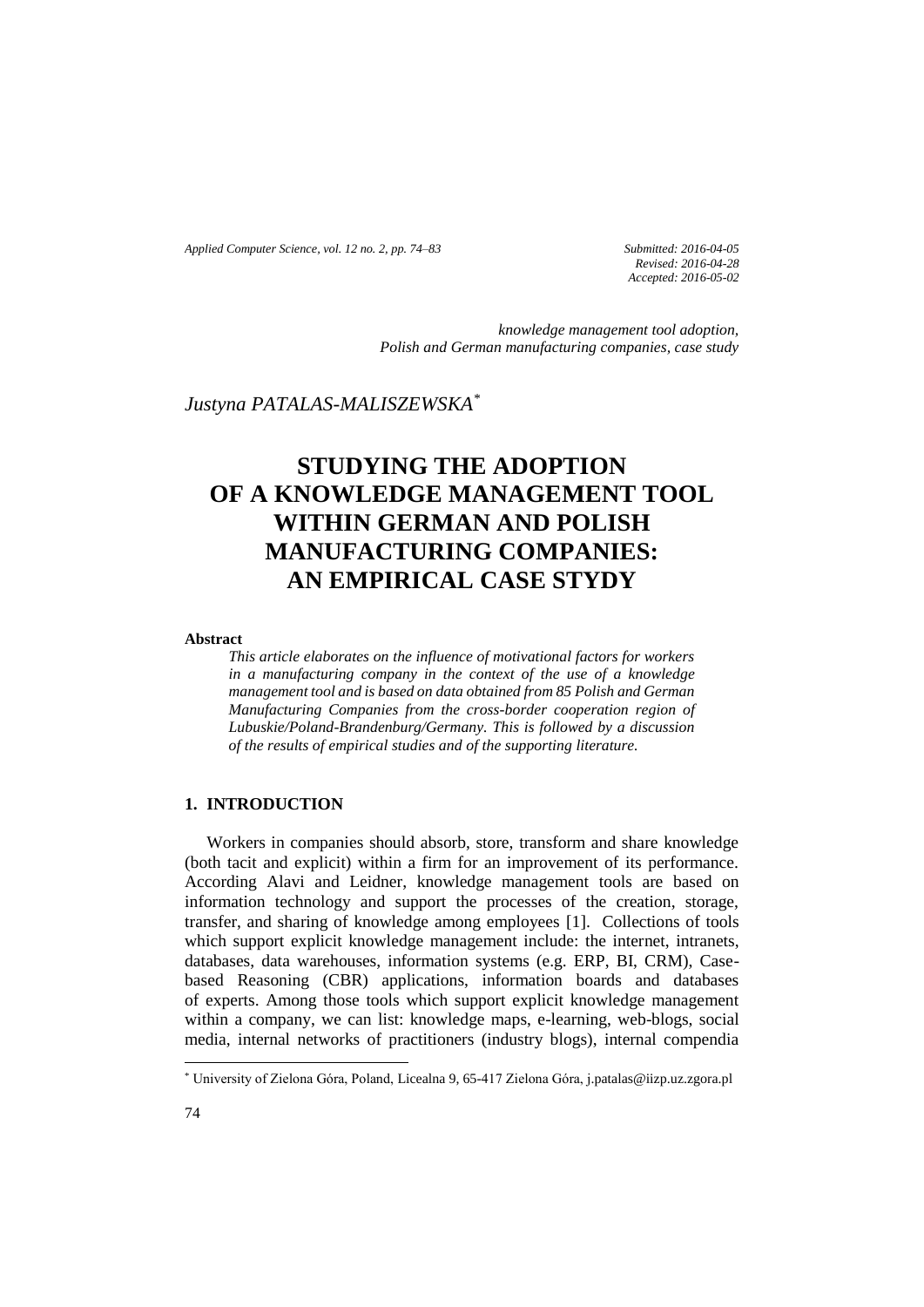of knowledge, video-conferencing, newsletters, corporate portals. Additionally, among the methods which support both kinds of knowledge management (tacit and explicit) it is possible to identify ones such as: study visits, daily formal direct meetings, daily informal meetings, coffee breaks, business trips, seminars, conferences and integration meetings.

Managers in manufacturing companies understand that they should implement new technology to support the knowledge management process within their company, (Pfisterer, Streim, and Hampe, 2013), but they still need to determinate the motivators for workers before they will be able to use the new technology for this activity [5, 19]. According to Luthans, motivation is a process that activates employees to achieve the goals of company [13]. So, workers should be motivated to the aim of facilitating the adoption and use of a knowledge management tool. Therefore, it is necessary to identify the motivational factors for workers in a manufacturing company that contribute to a successful adoption of new knowledge management tools.

Based on this concept, this paper elaborates the main motivational factors for workers in a manufacturing company in the context of the adoption and use of a knowledge management tool. Using survey data from 62 Polish Manufacturing Companies from the Lubuskie region; and from 23 German Manufacturing Companies from the Brandenburg region - it is possible to present a set of critical factors for the adoption (by workers) of new technologies to support the knowledge management process in a company in the cross-border cooperative region of Lubuskie/Poland-Brandenburg/Germany.

The remainder of this paper is organized as follows. Section 2 presents the theoretical background of the study. Section 3 describes the research methods. Section 4 explains the research methodology, discusses the results and provides a conclusion of the research. Section 5 summarizes the research results.

# **2. MOTIVATIONAL FACTORS FOR WORKERS CONTRIBUTING TO THE IMPLEMENTATION OF A KNOWLEDGE MANAGEMENT TOOL**

In the literature there are generally two approaches to motivation: theories on factors of motivation and general-process theories on motivation [15]. According to the approach on the factors of motivation used in this study, the significance of motivational factors for workers contributing to the implementation of a knowledge management tool in a manufacturing company is investigated.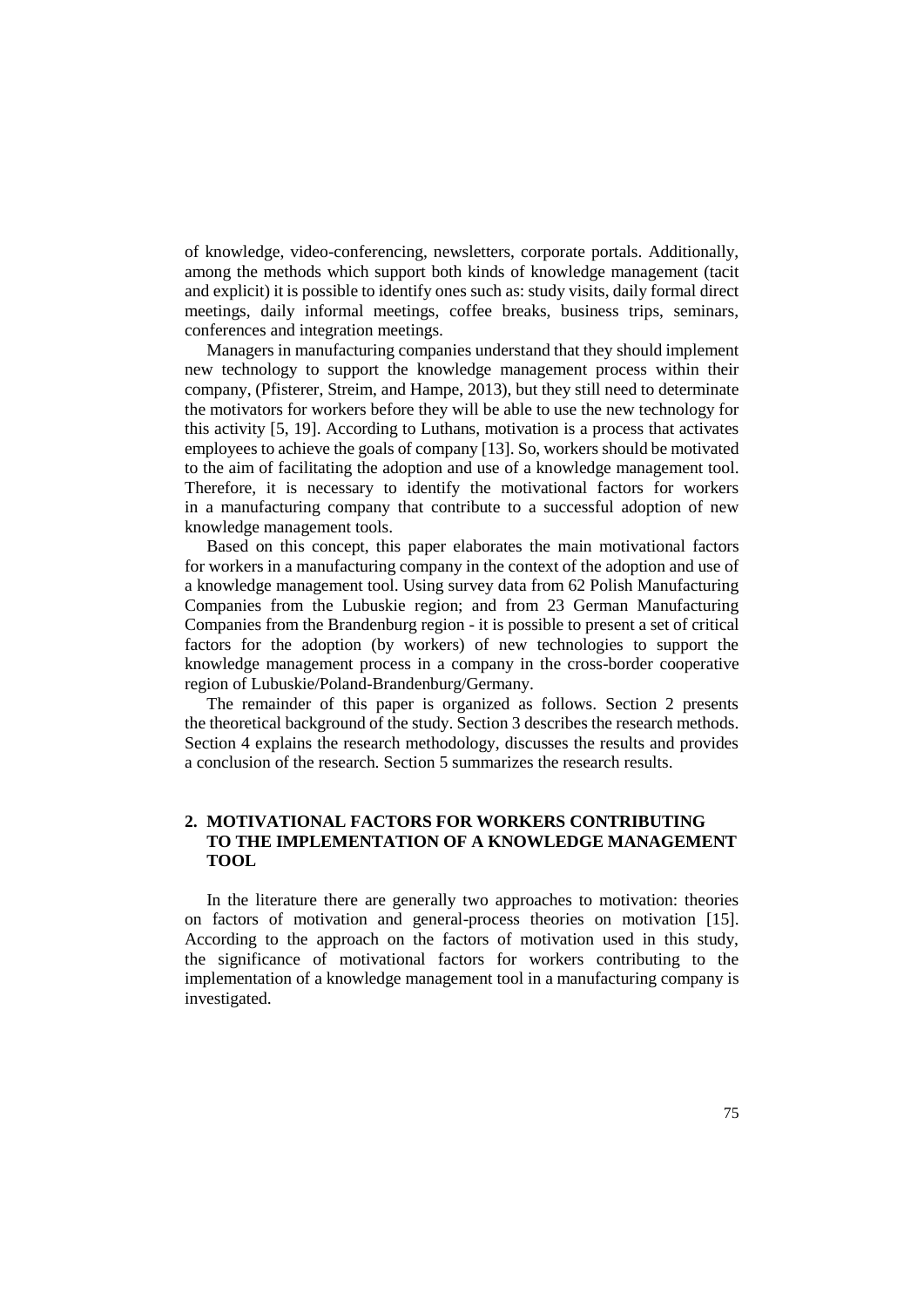Among the theories of factors of motivation, Król and Ludwiczyński distinguish the following theories of motivation [10]:

- McGregory's X and Y theory,
- Herzberg's two-factor theory,
- reinforcement theory,
- expectations theory.

Vera-Munoz, Ho and Chow describe motivation as a major factor that influences an employee to share his/her knowledge [20]. Moreover, Lu et al. state that a worker's beliefs about the usefulness of IT tools is the most important determinant in the adoption of this tool in a company [12]. Knowledge management tools should be able to support the capture, storage and organisation of knowledge within a company [7]. Lee and Hong suggest that the major types of KM tools implemented in a company are: intranets, content management systems, document management systems, relational and object databases, groupware and workflow systems, data warehousing systems and data mining systems [11]. For a successful implementation of a KM tool in a company, it is necessary to create a company culture to facilitate the capture, storage and sharing of knowledge among employees by that KM tool [14]. Based on the studies of George and Chattopadhyay [9], Allen, Shore and Griffeth [2], Patalas-Maliszewska and Krebs [17], and Patalas-Maliszewska [18], the following motivators for workers, in the context of the ability to absorb and use a new technology for supporting the knowledge management process in a company, are defined:

- $A$  Good Work Atmosphere (MF<sub>1</sub>): Company culture is defined as the most significant factor in knowledge sharing practices [4]. McDermott stated that company culture can facilitate knowledge sharing among employees [14].
- $-$  Organizational Commitment (MF<sub>2</sub>): In this study, organizational commitment describes the extent to which an employee wants to be a part of an organization [3].
- Internal Communication  $(MF_3)$ :
- The internal communication concept relates to whether or not senior managers and all employees communicate with each other [21].
- $-$  Training (MF<sub>4</sub>): It is argued that training may improve the work attitudes of employees [6].
- $-$  Coaching (MF<sub>5</sub>): According to Evers et al., it has been observed that providing coaching enhances outcome expectancies and self-efficacy [8].
- Internally Organized Meetings ( $MF<sub>6</sub>$ ): It is argued that meetings can serve to maintain solidarity and collegiality between the chair and any participants [16].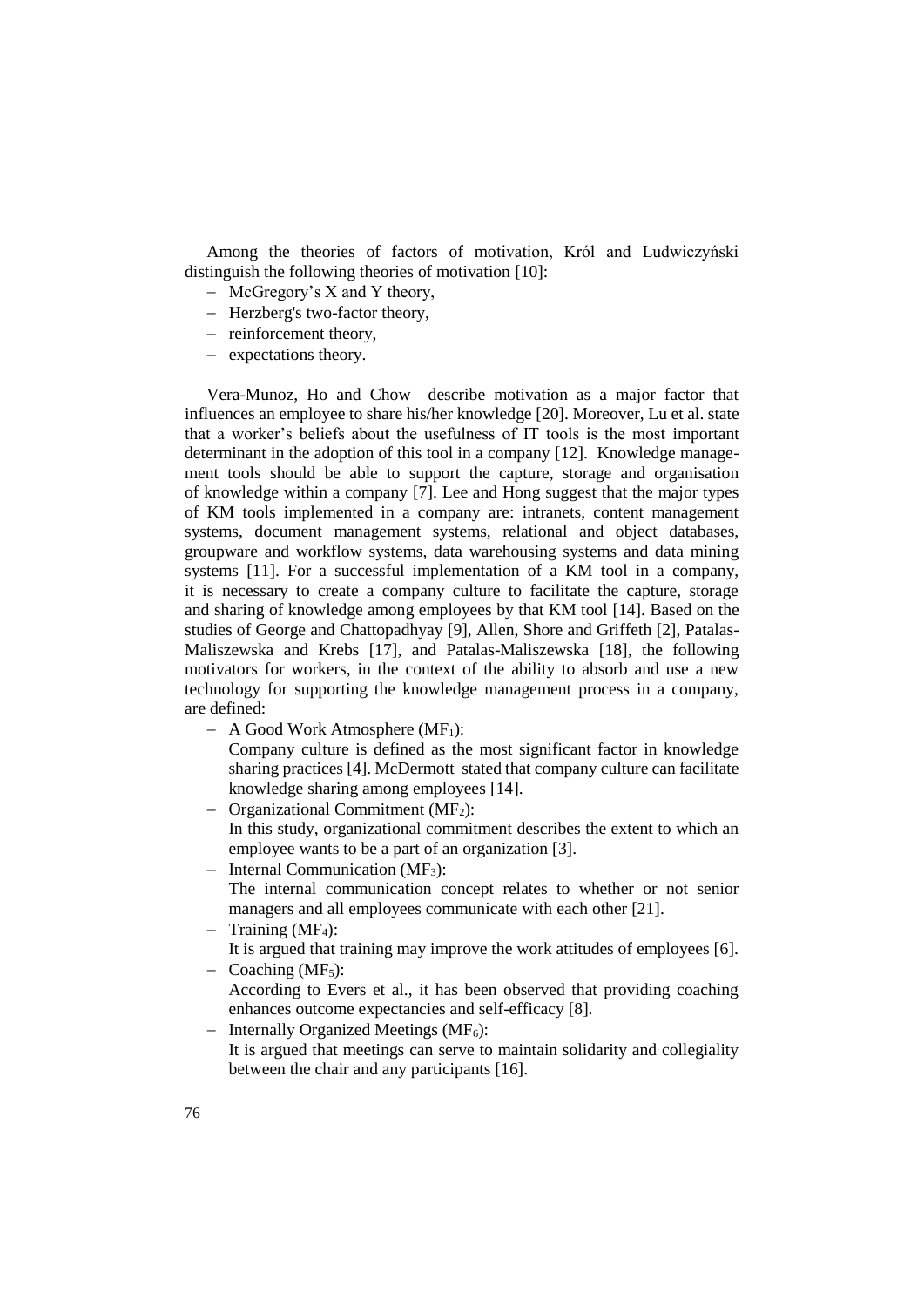

According to the results of the literature study, it is possible to define the following research model (Fig. 1):

**Fig. 1. A concept model [source: own study]**

The conceptual model posits, from the preceding argument, that workers in a manufacturing company will be able to absorb and use a KM tool if they are motivated appropriately. So, the question arises of which motivational factors for workers contributing to the implementation of a knowledge management tool enable their ability to adopt this KM tool within a company?

## **3. RESEARCH METHOD**

In order to describe the ability to adopt a KM tool within a company, survey data were collected from 62 Polish Manufacturing Enterprises from the Lubuskie region and from 23 German Manufacturing Enterprises from the Brandenburg region between January to September, 2014 (Polish Enterprises), and between November 2015 to January 2016 (German Enterprises). Additionally, data were collected from 85 manufacturing enterprises from cross-border cooperative region of Lubuskie/Poland and Brandenburg/Germany in which the companies were categorised as either "construction" or "automotive", or "others". The distribution of the categories of companies was strictly defined numerically: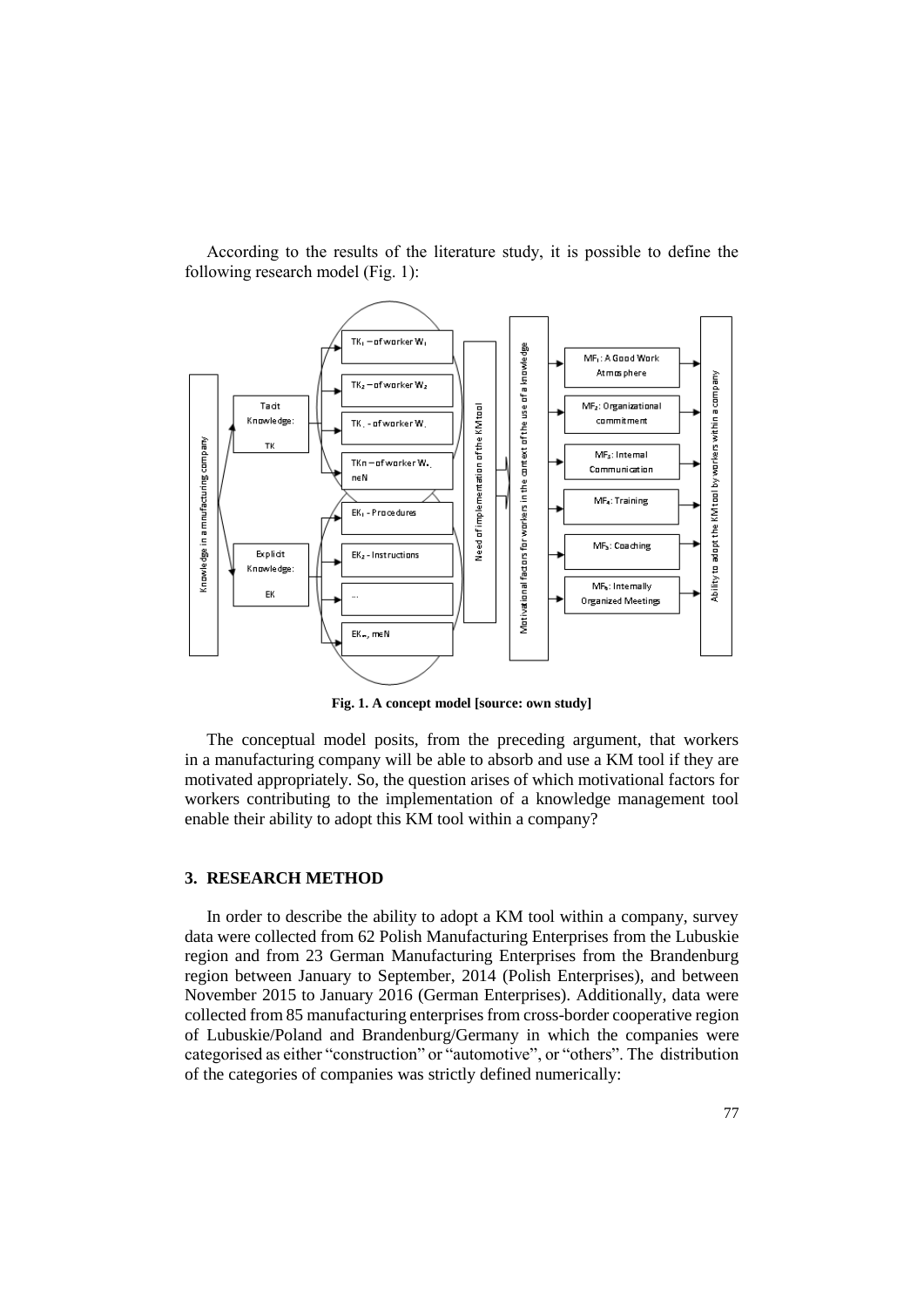- Polish manufacturing companies  $(N = 62)$ : construction: 24 (39%), automotive: 30 (48%), others: 8 (13%),
- German manufacturing enterprises  $(N = 23)$ : construction: 5 (22%), automotive: 15 (65%), others: 3 (13%).

The manufacturing companies in the research were approached and surveyed in the form of direct meetings, email surveys and/or phone surveys. The respondents consisted of managers (over 80%) and chief executive officers. The surveys were intentionally provided in manufacturing companies from the Lubuskie/Poland and Brandenburg/Germany cooperative region, because these regions form a special joint "cross-border area" and the chosen 85 manufacturing companies from the "automotive" and "construction" sectors contribute about 20% of those enterprises in the cooperative region.

The list of factors for the ability to adopt a KM tool in a company was based on feedback surveys and its sources are listed here:

*Adopting KM tools:* the degree to which there is a perceived need to support the capture, storage and sharing of tacit and explicit knowledge by information technology within a company.

- AKMT-factor1: I know that, in my organization, the use of KM tools to support the capture, storage and sharing of tacit and explicit knowledge is not very important.
- AKMT -factor2: I know that, in my organization, the use of KM tools to support the capture, storage and sharing of tacit and explicit knowledge is not important.
- AKMT -factor3: I know that, in my organization, the use of KM tools to support the capture, storage and sharing of tacit and explicit knowledge is marginally important.
- AKMT -factor4: I know that, in my organization, the use of KM tools to support the capture, storage and sharing of tacit and explicit knowledge is important.
- AKMT -factor5: I know that, in my organization, the use of KM tools to support the capture, storage and sharing of tacit and explicit knowledge is very important.

Factors that motivate workers to adopt and use KM tools in a Polish and in a German manufacturing company were based on feedback surveys and their sources are listed here:

*The factors that motivate workers to adopt and use a KM tool*: The degree to which the implementation of this factor within a company has a positive influence on the adoption and use of a KM tool by an employee: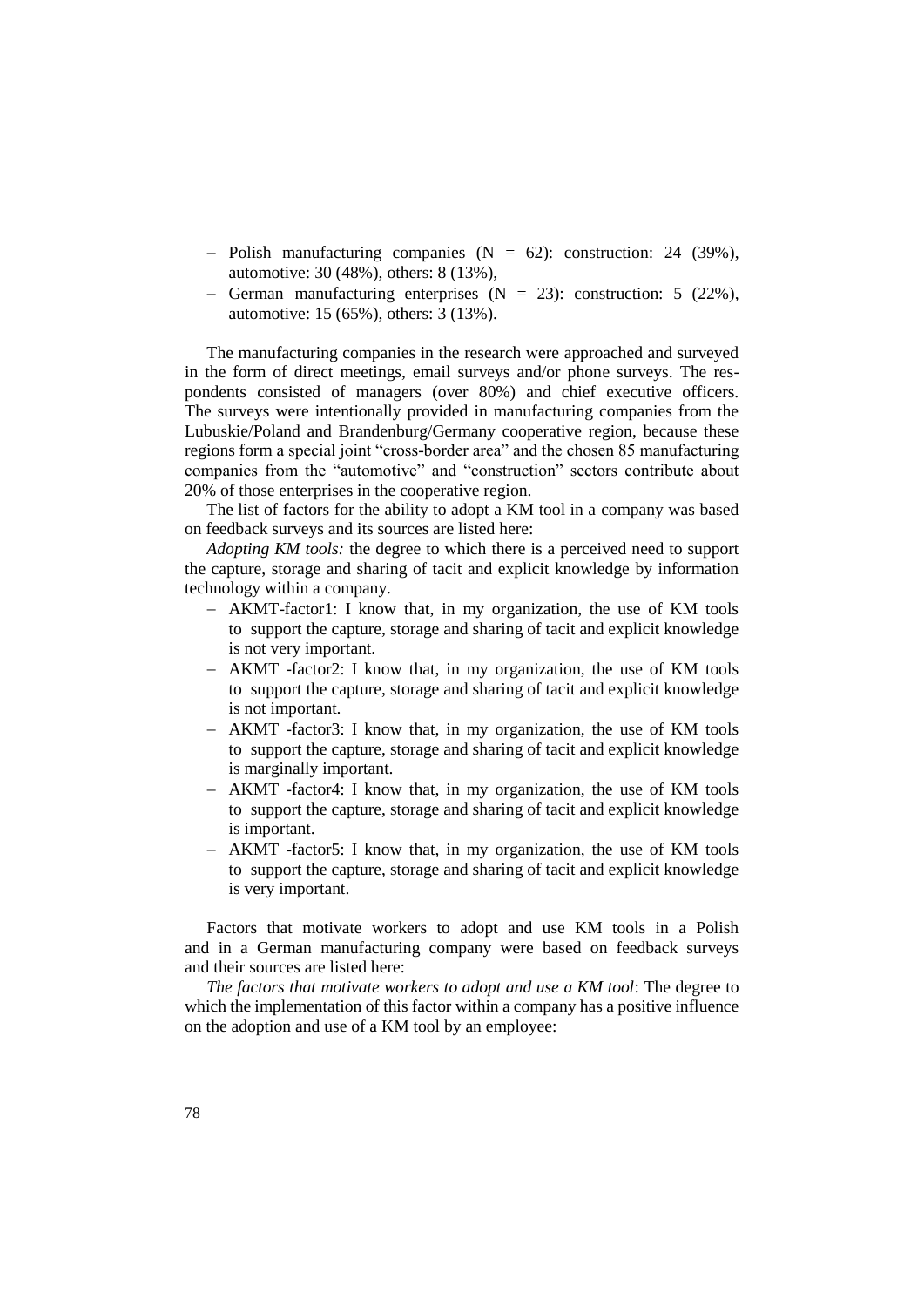- MF-factor1: I know that the implementation of motivational factors in my organization is not very important for the adoption and use of a KM tool.
- MF-factor2: I know that the implementation of motivational factors in my organization is not important for the adoption and use of a KM tool.
- MF -factor3: I know that the implementation of motivational factors in my organization is marginally important for the adoption and use of a KM tool.
- MF -factor4: I know that the implementation of motivational factors in my organization is important for the adoption and use of a KM tool.
- MF -factor5: I know that the implementation of motivational factors in my organization is not very important for the adoption and use of a KM tool.

The surveys used for testing the research model (see Fig. 1) were developed by a five-point defining scale.

## **4. RESEARCH ANALYSIS**

The concept model was analysed using a correlation approach in order to estimate the ability to adopt and use a KM tool by workers in Polish and in German manufacturing companies. A moderated correlation approach, using Statistica ver. 10.0, was used to test the defined hypothesis. The data were carefully examined with respect to linearity, equality of variance and normality. No significant deviations were detected. Table 1 presents descriptive correlations for the main variables. Table 1 presents descriptive correlations for the main variables.

In table 1, we find descriptive correlations between the motivational factors which influence the ability to adopt and use a KM tool by workers in Polish and in German manufacturing companies. The defined interaction of the implementation of the motivational factor namely: coaching makes a contribution to the ability to adopt and use a KM tool by employees (corr  $= 0.3274$ ) in Polish Manufacturing Enterprises, and also in German Manufacturing Enterprises this relationship makes a major contribution (corr =  $0.5006$ ). The other relationship between the motivational factors and the ability by workers to adopt and use a KM tool are not expressed either in Polish or in German companies. It is very interesting that similar research results were received from both German and Polish Manufacturing Enterprises (based on research results from Polish and German Companies in a special joint cross-border region of Lubuskie/Poland and Brandenburg/Germany). This may possibly be a good recommendation for an area of further cooperation between Polish and German manufacturing companies in this special region regarding the field of knowledge transfer among workers in those companies.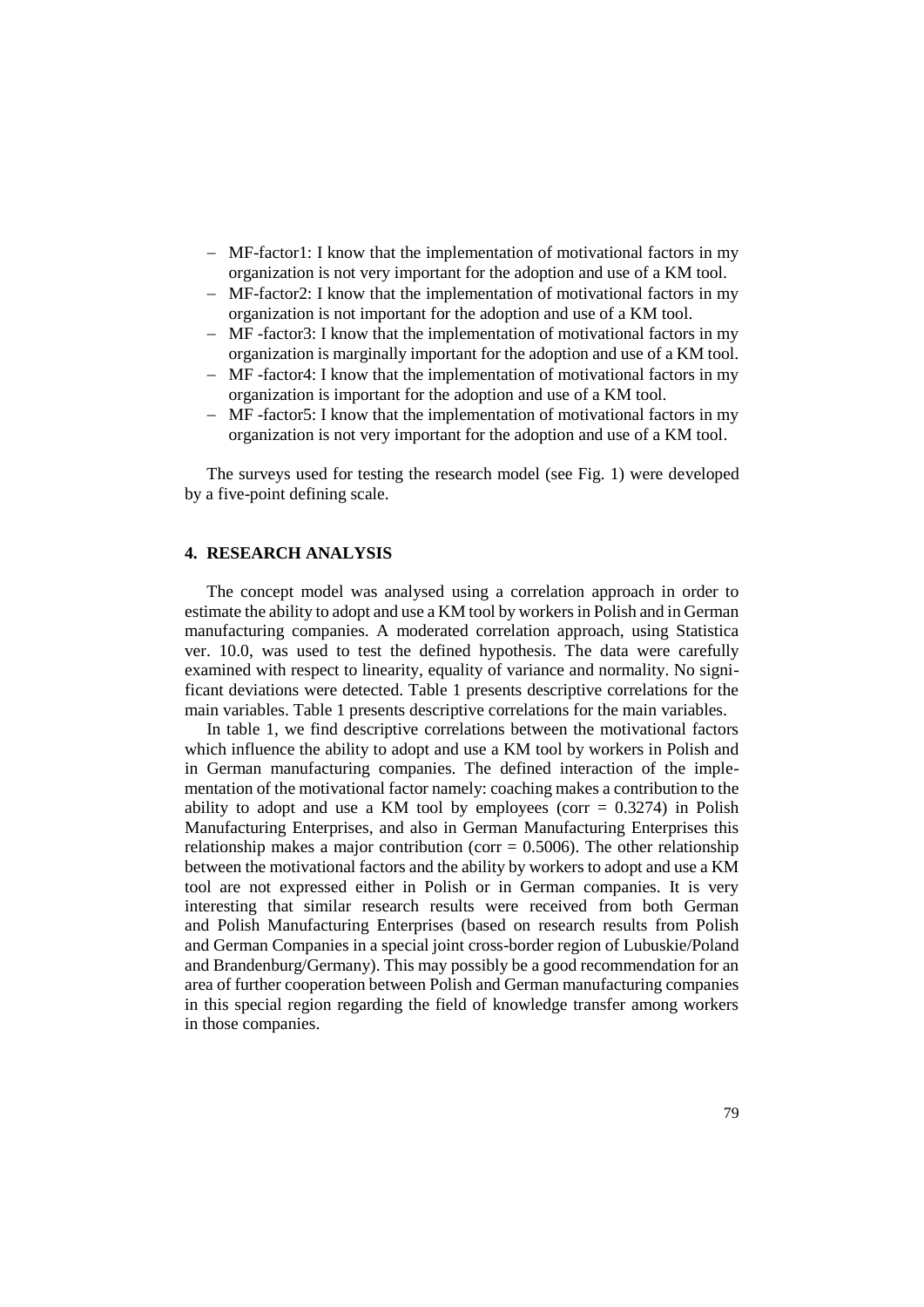|  | Tab. 1. Research results [source: own study] |  |  |
|--|----------------------------------------------|--|--|
|  |                                              |  |  |

| Construct/Item:<br>AKMT-factor1/AKMT-factor2/AKMT-factor3/<br>AKMT-factor4/AKMT-factor5-MF-factor1/<br>MF-factor2/ MF-factor3/ MF-factor4/<br>MF-factor5 | Correlation | r      | t         | p      |  |  |  |  |  |
|----------------------------------------------------------------------------------------------------------------------------------------------------------|-------------|--------|-----------|--------|--|--|--|--|--|
| <b>Polish Manufacturing Companies</b>                                                                                                                    |             |        |           |        |  |  |  |  |  |
| $MF_1/AKMT$                                                                                                                                              | 0.0933      | 0.0087 | 0.7261    | 0.4706 |  |  |  |  |  |
| <b>German Manufacturing Companies</b>                                                                                                                    |             |        |           |        |  |  |  |  |  |
| MF <sub>1</sub> /AKMT                                                                                                                                    | $-0.0575$   | 0.0033 | $-0.2638$ | 0.7945 |  |  |  |  |  |
| <b>Polish Manufacturing Companies</b>                                                                                                                    |             |        |           |        |  |  |  |  |  |
| MF <sub>2</sub> / AKMT                                                                                                                                   | 0.0663      | 0.0044 | 0.5149    | 0.6085 |  |  |  |  |  |
| <b>German Manufacturing Companies</b>                                                                                                                    |             |        |           |        |  |  |  |  |  |
| MF <sub>2</sub> /AKMT                                                                                                                                    | 0.2184      | 0.0477 | 1.0254    | 0.3168 |  |  |  |  |  |
| <b>Polish Manufacturing Companies</b>                                                                                                                    |             |        |           |        |  |  |  |  |  |
| MF <sub>3</sub> / AKMT                                                                                                                                   | 0.2381      | 0.0567 | 1.8993    | 0.0623 |  |  |  |  |  |
| <b>German Manufacturing Companies</b>                                                                                                                    |             |        |           |        |  |  |  |  |  |
| MF <sub>3</sub> / AKMT                                                                                                                                   | 0.1791      | 0.0321 | 0.8343    | 0.4136 |  |  |  |  |  |
| <b>Polish Manufacturing Companies</b>                                                                                                                    |             |        |           |        |  |  |  |  |  |
| MF4/ AKMT                                                                                                                                                | 0.0714      | 0.0051 | 0.5545    | 0.5813 |  |  |  |  |  |
| <b>German Manufacturing Companies</b>                                                                                                                    |             |        |           |        |  |  |  |  |  |
| MF <sub>4</sub> / AKMT                                                                                                                                   | 0.1910      | 0.0365 | 0.8915    | 0.3827 |  |  |  |  |  |
| <b>Polish Manufacturing Companies</b>                                                                                                                    |             |        |           |        |  |  |  |  |  |
| MF <sub>5</sub> /AKMT                                                                                                                                    | 0.3274      | 0.1072 | 2.6841    | 0.0094 |  |  |  |  |  |
| <b>German Manufacturing Companies</b>                                                                                                                    |             |        |           |        |  |  |  |  |  |
| MF <sub>5</sub> / AKMT                                                                                                                                   | 0.5006      | 0.2506 | 2.6499    | 0.0150 |  |  |  |  |  |
| <b>Polish Manufacturing Companies</b>                                                                                                                    |             |        |           |        |  |  |  |  |  |
| MF6/AKMT                                                                                                                                                 | 0.0526      | 0.0028 | 0.4076    | 0.6850 |  |  |  |  |  |
| <b>German Manufacturing Companies</b>                                                                                                                    |             |        |           |        |  |  |  |  |  |
| MF <sub>6</sub> /AKMT                                                                                                                                    | 0.3437      | 0.1182 | 1.6771    | 0.1083 |  |  |  |  |  |

To determine the nature of significant interactions of the factor: *coaching*, which influence the ability of employees to adopt and use a KM tool in manufacturing companies, the study tests the research model using regression analyses which estimate this effect. The success of the implementation of a KM tool in a manufacturing company clearly increases when knowledge workers are motivated by coaching. Therefore, a potential AKMT model, which describes the potential chance of success for the adoption of a KM tool, for the manufacturing companies surveyed in this study can be formulated (see Fig. 2):

$$
AKMT = 2.5227 + 0.2846 \times MF_5 \tag{1}
$$

where:  $AKMT$  – the significance of the ability of employees in a manufacturing company to adopt and use a KM tool,

 $MF<sub>5</sub>$  – the motivational factors for employees in a manufacturing company for the ability to adopt and use a KM tool.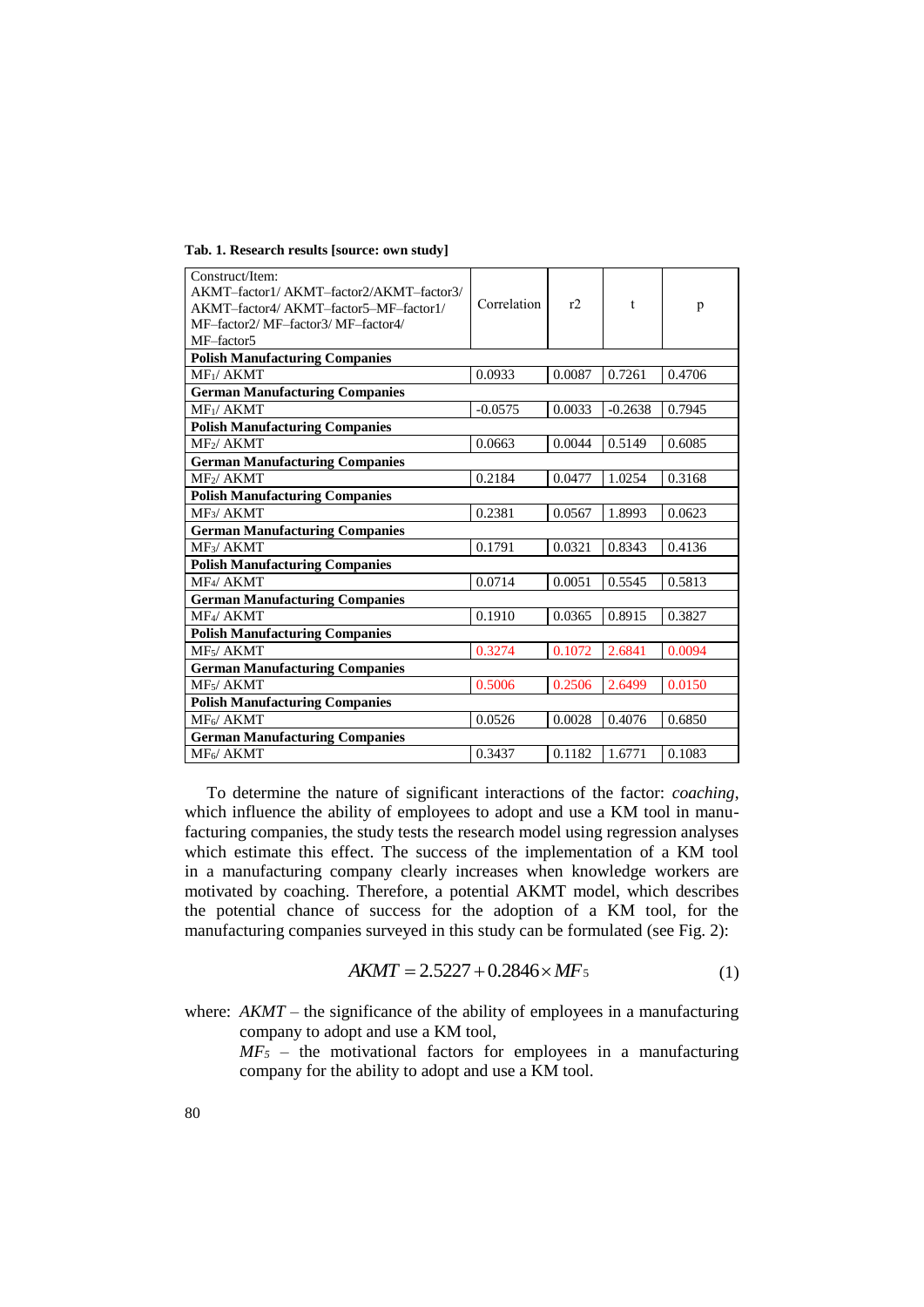

**Fig. 2. An AKMT model [source: own study]**

This study was motivated by the actual needs of the managers of Polish and German manufacturing companies in the joint cross-border area: Lubuskie/Poland and Brandenburg/Germany, who have a need to implement a knowledge management tool to support the capture, storage and sharing of tacit and explicit knowledge within a company. Hence starting with a review of the different motivational factors for employees used in the companies under study, the author identified that the motivational factor: *coaching* may well be very helpful in adopting a new technology to act as a KM tool in a manufacturing company. A theoretical model was developed and tested; however, it confirmed that the use of the motivational factor: *coaching* plays a strong relevance regarding the ability to adopt and use a KM tool by workers within a company.

#### **5. CONCLUSIONS**

This research analysis highlights the need for the implementation of coaching*,*  as indicated by the success of the factor: *coaching*, for workers in the context of improving the ability to adopt and use a new technology for supporting knowledge management processes in a company. The study was based on empirical results from 85 manufacturing companies in the joint cross-border area: Lubuskie/Poland and Brandenburg/Germany.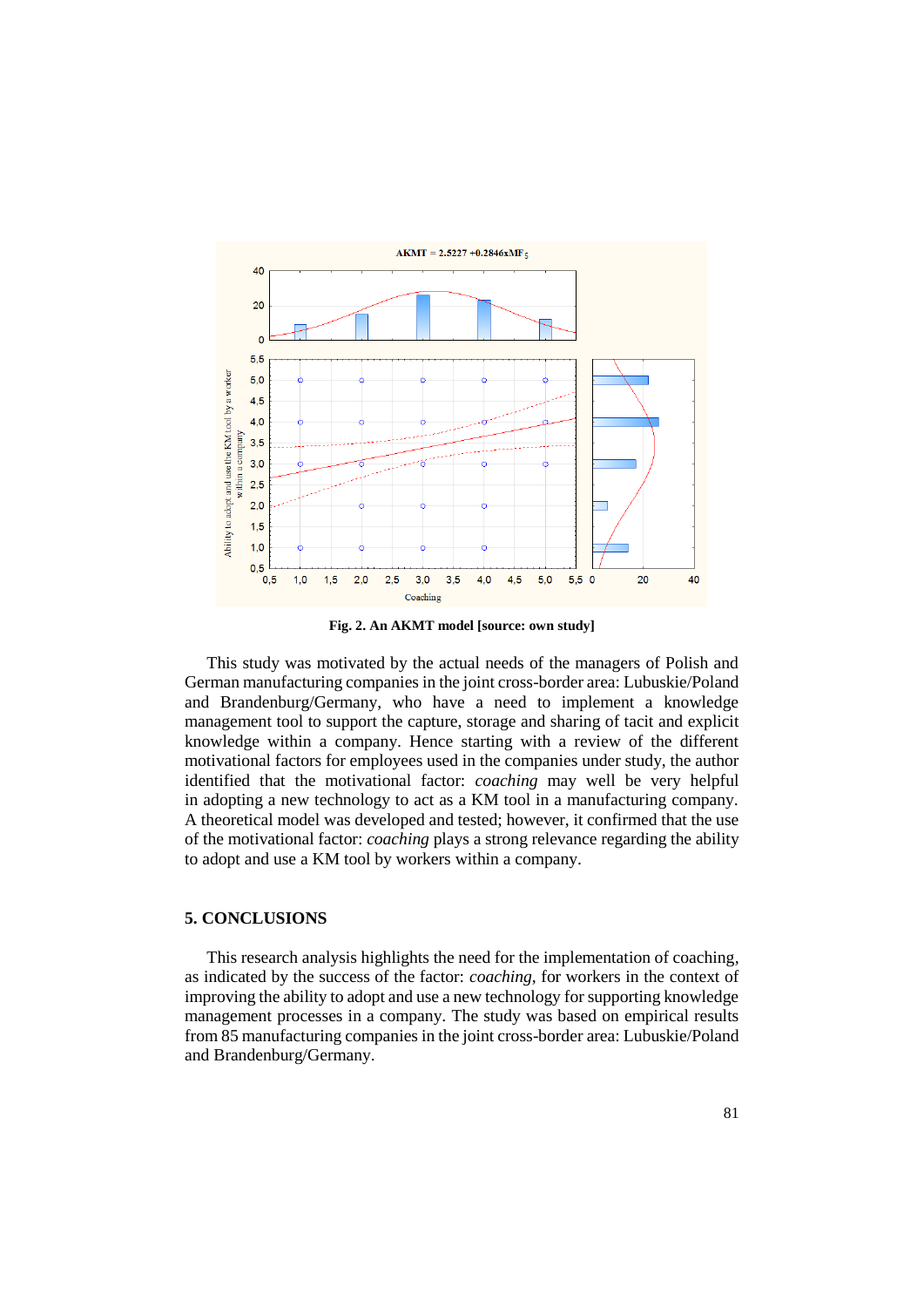The empirical findings of this study confirm the positive influence of the one motivational factors: *coaching* on the ability of workers to adopt and use a KM tool. Also it is suggested that managers in a manufacturing company, when they decide to implement a new KM tool, should incorporate a motivator for workers: coaching, in this way improving the likelihood of success of the implementation process. When firm are investing in specialized information technology, firms need to invest in additional resources to safeguard the success of KM-tool implementation.

#### **Acknowledgement**

*This work was supported in part by the project: "Assessing the relationship between business strategy and knowledge transfer in German Manufacturing Enterprises" by the German Academic Exchange Service (DAAD), Bonn, Germany, Nr: 235585.*

#### **REFERENCES**

- [1] ALAVI M., LEIDNER D. E.: *Review: Knowledge management and knowledge management: Conceptual foundations and research issues.* MIS Quartely, 25(1), 2001, p. 107–136.
- [2] ALLEN D. G., SHORE L. M., GRIFFETH R. W.: *The role of perceived organizational support and supportive human resource practices in the turnover process*. Journal of Management, 29(1), 2003, p. 99–118.
- [3] ALLEN N. J., MEYER J. P.: *The measurement of antecedents of affective, continuance, and normative commitment to the organization*. Journal of Occupational Psychology, 63, 1990, p. 1–18.
- [4] BODROW W.: *Toward European knowledge enterprises*. Journal of Intelligent Manufacturing*,* 18, 2007, p. 459–466.
- [5] BUGHIN J., CHUI M.: *Evolution of the networked enterprise: McKinsey Global Survey results.*http://www.mckinsey.com/insights/business\_technology/evolution\_of\_the\_netwo rked\_enterprise\_mckinsey\_ global\_survey\_results>, 2013.
- [6] CHANG E.: *Employees' overall perception of HRM effectiveness.* Human Relations, 58(4), 2005, p. 523–544.
- [7] ENGLISH, B.: *The administrator's guide to sharePoint portal server 2001*. Boston: Addison Wesley, 2003.
- [8] EVERS W., BROUWERS A., TOMIC W.: *A quasi-experimental study on management coaching effectiveness.* Consulting Psychology Journal: Practice and Research, 58(3), 2006, p. 174–182.
- [9] GEORGE E., CHATTOPADHYAY P.: *One foot in each camp: The dual identificationof contract workers.* Administrative Science Quarterly, 50(1), 2005, 68–99.
- [10] KRÓL H., LUDWICZYŃSKI A. (eds.): *Human Resource Management*. PWN Warszawa, 2008.
- [11] LEE S.M., HONG, S.: *An enterprise-wide knowledge management system infrastructure*. Industrial Management & Data Systems, 102(1), 2002, p. 17–25.
- [12] LU J., YU C., LIU C., YAO J.E.: *Technology acceptance model for wireless Internet.* Internet Research: Electronic Networking Applications and Policy, 13 (3), 2003, p. 206–222.